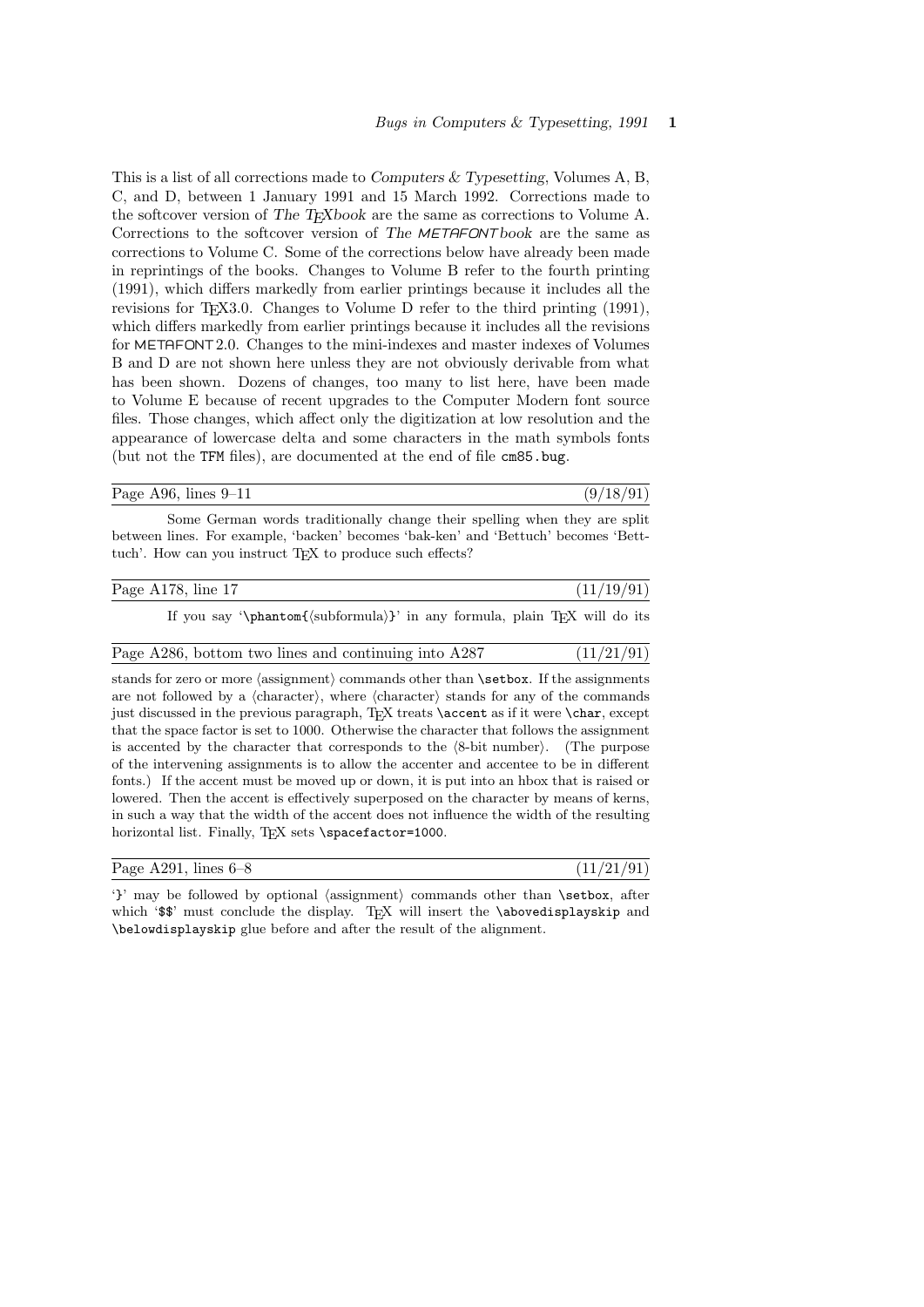| Page A293, line 14                                                                                                                                                                                                                                                                                          | (9/18/91) |
|-------------------------------------------------------------------------------------------------------------------------------------------------------------------------------------------------------------------------------------------------------------------------------------------------------------|-----------|
| explained in Appendix G. TEX scans (one optional space) after completing a displayed<br>formula; this is usually the implicit space at the end of a line in the input file.                                                                                                                                 |           |
| Page A311, bottom four lines                                                                                                                                                                                                                                                                                | (9/18/91) |
| 12.7. 1000, except: 999 after 0, B, S, D, and J; 1250 after the comma; 3000 after<br>the exclamation point, the right-quote marks, and the periods. If a period had come<br>just after the B (i.e., if the text had said 'B. Sally'), the space factor after that period<br>would have been 1000, not 3000. |           |
| Page $A314$ , lines $16-18$ from the bottom                                                                                                                                                                                                                                                                 | (1/10/92) |
| 14.8. ba\ck/en and Be\ttt/uch, where the macros \ck/ and \ttt/ are defined by                                                                                                                                                                                                                               |           |
| \def\ck/{\discretionary{k-}{k}{ck}}<br>\def\ttt/{tt\discretionary{-}{t}{}}                                                                                                                                                                                                                                  |           |
| Page A354, line 8                                                                                                                                                                                                                                                                                           | (9/18/91) |
| \def\multispan#1{\omit\mscount=#1\relax\loop\ifnum\mscount>1 \sp@n\repeat}                                                                                                                                                                                                                                  |           |
| Page A356, line 11 from the bottom                                                                                                                                                                                                                                                                          | (9/23/91) |
| \else{\ooalign{\unhbox0\crcr\hidewidth\char'30\hidewidth}}\fi}                                                                                                                                                                                                                                              |           |
| Page A358, line 8 from the bottom                                                                                                                                                                                                                                                                           | (9/18/91) |
| \mathchardef\mapstochar="3237 \def\mapsto{\mapstochar\rightarrow}                                                                                                                                                                                                                                           |           |
| Page A359, line 13                                                                                                                                                                                                                                                                                          | (11/4/91) |
| \def\overrightarrow#1{\vbox{\m@th\ialign{##\crcr                                                                                                                                                                                                                                                            |           |
| Page A359, line 16                                                                                                                                                                                                                                                                                          | (11/4/91) |
| \def\overleftarrow#1{\vbox{\m@th\ialign{##\crcr                                                                                                                                                                                                                                                             |           |
| Page A359, line 19                                                                                                                                                                                                                                                                                          | (11/4/91) |
| \def\overbrace#1{\mathop{\vbox{\m@th\ialign{##\crcr\noalign{\kern3pt}                                                                                                                                                                                                                                       |           |
| Page A359, line 22                                                                                                                                                                                                                                                                                          | (11/4/91) |
|                                                                                                                                                                                                                                                                                                             |           |

 $\label{th:main} $$\def\underset{\mathbb{\vtop}{{\mathbb{a}}\in \mathbb{H}}$$$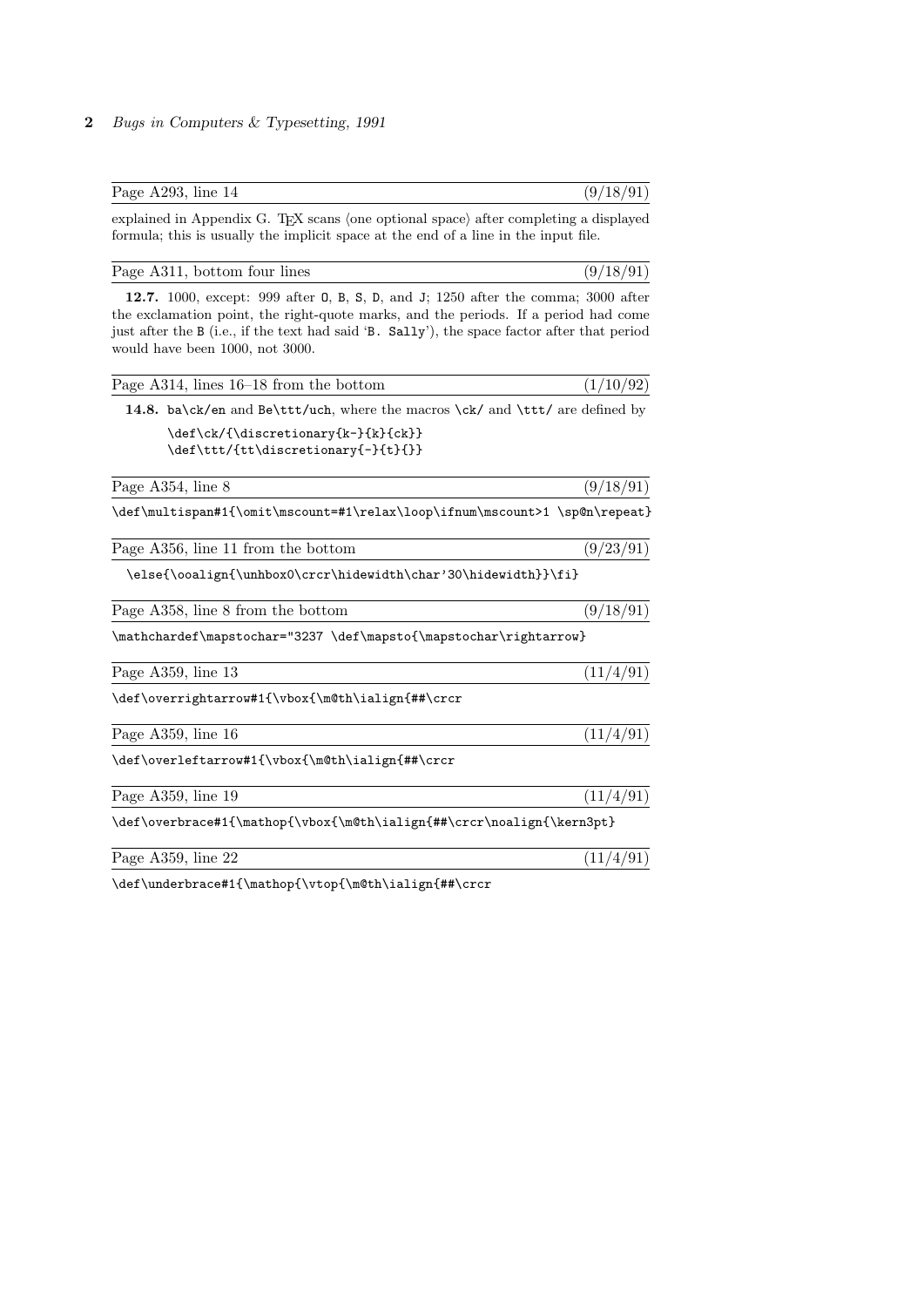$(11/19/91)$ 

| Page A359, lines $7-14$ from the bottom                                                                                                                                                                                                                                  |                                                                                                                                                                                                                                                                      |
|--------------------------------------------------------------------------------------------------------------------------------------------------------------------------------------------------------------------------------------------------------------------------|----------------------------------------------------------------------------------------------------------------------------------------------------------------------------------------------------------------------------------------------------------------------|
| \def\lgroup{\delimiter"462833A }<br>\def\lmoustache{\delimiter"437A340 }<br>\def\uparrow{\delimiter"3222378 }<br>\def\downarrow{\delimiter"3223379 }<br>\def\updownarrow{\delimiter"326C33F }<br>\def\Updownarrow{\delimiter"326D377 }<br>\def\vert{\delimiter"026A30C } | \def\rgroup{\delimiter"562933B }<br>\def\rmoustache{\delimiter"537B341 }<br>\def\Uparrow{\delimiter"322A37E }<br>\def\Downarrow{\delimiter"322B37F }<br>\def\arrowvert{\delimiter"026A33C }<br>\def\Arrowvert{\delimiter"026B33D }<br>\def\Vert{\delimiter"026B30D } |
| \def\backslash{\delimiter"026E30F }                                                                                                                                                                                                                                      | \def\bracevert{\delimiter"077C33E }                                                                                                                                                                                                                                  |

| Page A360, line 13 |  |
|--------------------|--|
|--------------------|--|

\phantom, \smash, \root, and other operations. (Actually \phantom and \smash are not perfect: They assume that the current style is uncramped.)

| (11/4/91)<br>Page A360, line 2 from the bottom |  |  |  |  |
|------------------------------------------------|--|--|--|--|
|------------------------------------------------|--|--|--|--|

\def\c@ncel#1#2{\m@th\ooalign{\$\hfil#1\mkern1mu/\hfil\$\crcr\$#1#2\$}}

Page A361, top line  $(11/4/91)$ 

\def\rlh@#1{\vcenter{\m@th\hbox{\ooalign{\raise2pt

Page A364, line 5 from the bottom  $(11/4/91)$ 

\def\fmtname{plain}\def\fmtversion{3.141}

|  |  |  | Page A377, the bottom 17 lines |  |  |  | (9/18/91) |  |
|--|--|--|--------------------------------|--|--|--|-----------|--|
|--|--|--|--------------------------------|--|--|--|-----------|--|

story: Macro \stest decides whether or not a given token list register begins with a  $\langle {\rm space \,\, token} \rangle$  as defined in Chapter 24. If so, the macro decides whether the token is explicit and/or funny and/or active.

\newif\ifspace \newif\iffunny \newif\ifexplicit \newif\ifactive \def\stest#1{\funnyfalse \expandafter\s\the#1! \stest} \def\s{\global\explicitfalse \global\activefalse \futurelet\next\ss} \def\ss{\ifcat\noexpand\next\stoken\let\nxt\sx\else\let\nxt\ns\fi\nxt}  $\label{thm:main} $$\def\s{}\spacetrue\if x\nnext\stoken\let\nxs\le\le\let\nt=\\ss\nfi\nxt\; $$$ \long\def\sss#1 #2\stest{\def\next{#1}% \ifx\next\empty \global\explicittrue \else\testactive#1\s\fi} \long\def\ssss#1#2\stest{\funnytrue{\escapechar=\if\*#1'?\else'\*\fi\relax \if#1\string#1\uccode'#1='~ % we assume that ~ is an active character \uppercase{\ifcat\noexpand#1}\noexpand~\global\activetrue \else\global\explicittrue\fi \else\testactive#1\s\fi}} \long\def\ns#1\stest{\spacefalse} \long\def\testactive#1#2\s{\expandafter\tact\string#1\s\tact} \long\def\tact#1#2\tact{\def\next{#2}\ifx\next\xs\global\activetrue \else\ifx\next\empty \global\activetrue\fi\fi} \def\xs{\s}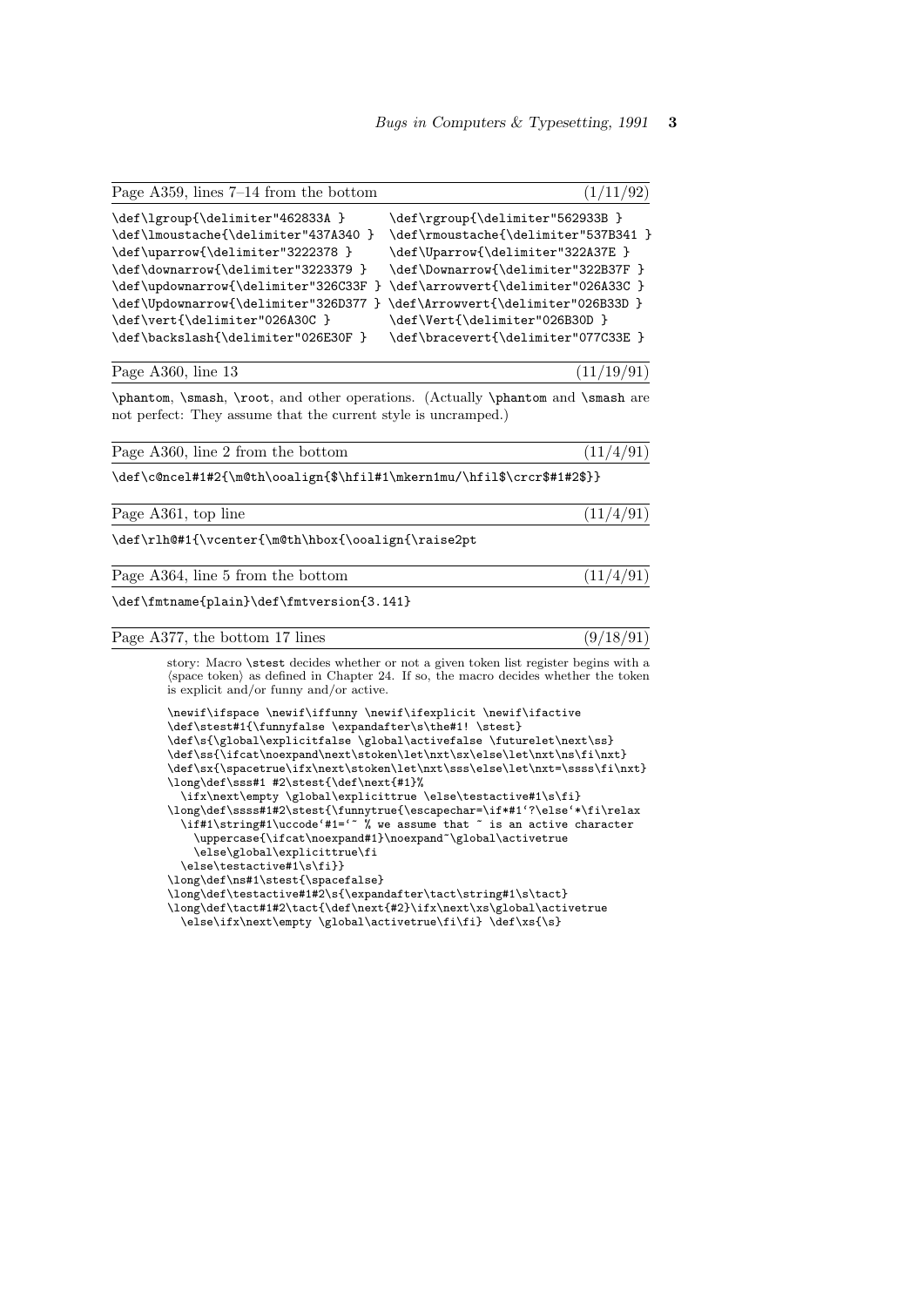| Page A444, lines $15-26$ | (3/26/91) |
|--------------------------|-----------|
|--------------------------|-----------|

14. If the current item is an Ord atom, go directly to Rule 17 unless all of the following are true: The nucleus is a symbol; the subscript and superscript are both empty; the very next item in the math list is an atom of type Ord, Op, Bin, Rel, Open, Close, or Punct; and the nucleus of the next item is a symbol whose family is the same as the family in the present Ord atom. In such cases the present symbol is marked as a text symbol. If the font information shows a ligature between this symbol and the following one, using the specified family and the current size, then insert the ligature character and continue as specified by the font; in this process, two characters may collapse into a single Ord text symbol, and/or new Ord text characters may appear. If the font information shows a kern between the current symbol and the next, insert a kern item following the current atom. As soon as an Ord atom has been fully processed for ligatures and kerns, go to Rule 17.

| Page A446, lines 5 and 6 from the bottom |  | (1/13/92) |  |
|------------------------------------------|--|-----------|--|
|------------------------------------------|--|-----------|--|

are used to change the current style just as in the first pass, so that both passes have the same value of C when they work on any particular atom.

| Page A447, in the parameter usage table |  | (1/13/92) |
|-----------------------------------------|--|-----------|
|-----------------------------------------|--|-----------|

[Delete the entry for ' $\sigma_2$ '; the entry for ' $\sigma_{17}$ ' moves down to the bottom of the left column.]

| Page A447, line 2 after the parameter usage table                                                                                                   | (1/13/92)  |                |
|-----------------------------------------------------------------------------------------------------------------------------------------------------|------------|----------------|
| to parameters in arbitrary families: Rule 17 uses <b>\fontdimen</b> parameter 2 (space) to de-                                                      |            |                |
| Page $A467$ , entry for $\text{hss}$                                                                                                                | (9/18/91)  |                |
| *\hss, $71-72$ , $82-83$ , 233, 283, 285, 290, 442.                                                                                                 |            |                |
| Page A467, new subentry under hyphenation                                                                                                           | (9/18/91)  |                |
| suppressing, 93, 414, 424, 454.                                                                                                                     |            |                |
| Page A476, right column                                                                                                                             | (11/21/91) |                |
| *\setbox, $66-67$ , $77$ , $81$ , $120$ , $276$ , $279$ , $286$ ,<br>291, 386-392.                                                                  |            |                |
| Page B2, line 10 from the bottom                                                                                                                    |            | /92)<br>(1/11) |
| define $banner \equiv$ This <sub>1</sub> , is <sub>1</sub> , TeX <sub>1</sub> , Version <sub>1</sub> , 3.141 {printed when T <sub>F</sub> X starts} |            |                |

Page B18, lines 21 and 22 (10/12/91)

must have an xchr equivalent in the local character set. (This restriction applies only to preloaded strings, not to those generated dynamically by the user.)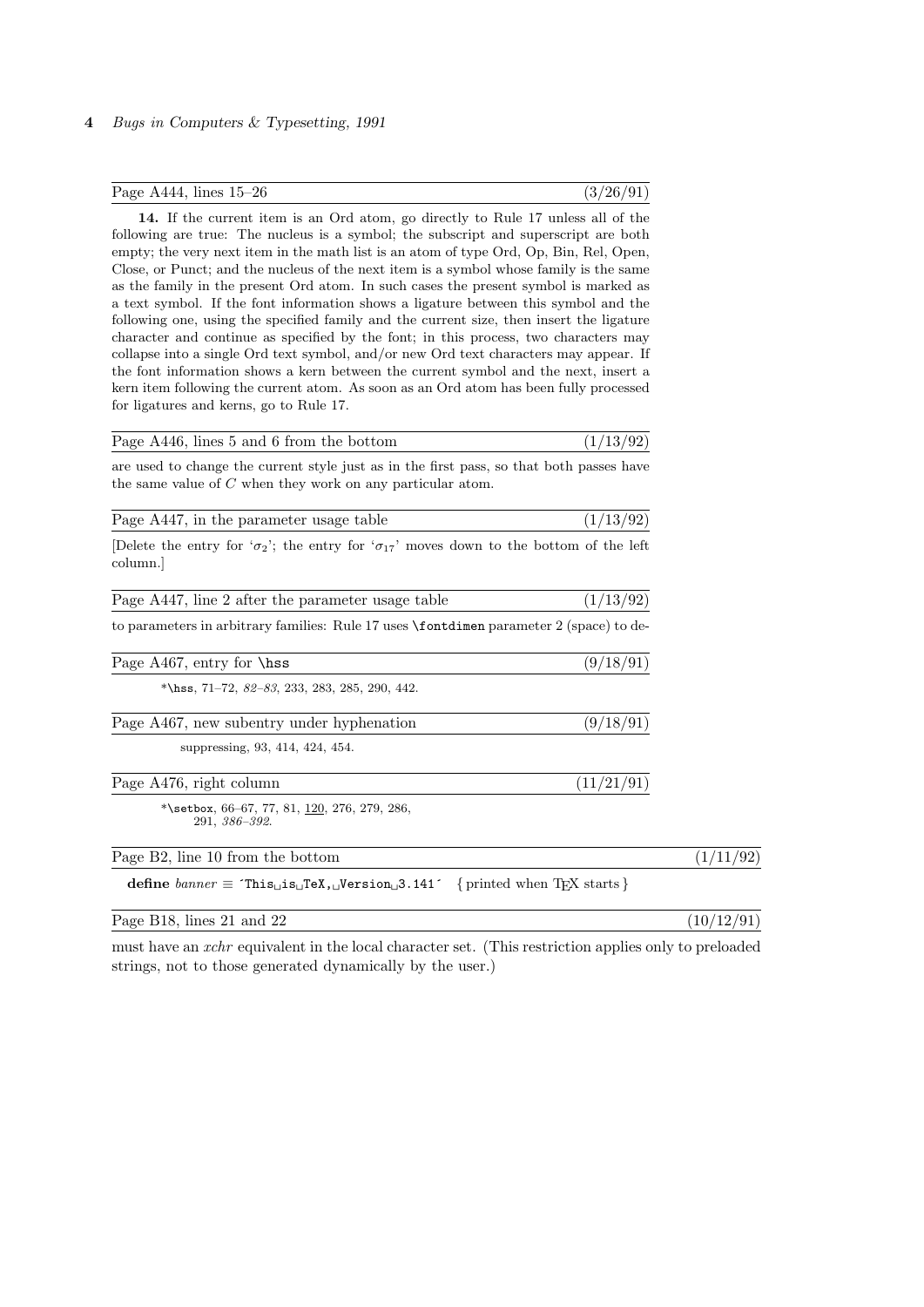| Page B26, new line before fourth line from bottom | (1/24/92) |  |  |  |  |  |
|---------------------------------------------------|-----------|--|--|--|--|--|
|---------------------------------------------------|-----------|--|--|--|--|--|

nl: integer; { new-line character to restore }

| (1/24/92)<br>Page B26, bottom line and top 3 lines of B27 |  |  |  |
|-----------------------------------------------------------|--|--|--|
|-----------------------------------------------------------|--|--|--|

else begin if  $\text{selector} > \text{pseudo}$  then begin  $print\_char(s)$ ; return; { internal strings are not expanded } end; if ( $\langle$  Character s is the current new-line character 244 $\rangle$ ) then if  $selector < pseudo$  then begin  $print\_ln$ ; return; end; nl ← new\_line\_char; new\_line\_char ← -1; { temporarily disable new-line character }  $j \leftarrow str\_start[s];$ while  $j < str\_start[s + 1]$  do begin  $print\_char(so(str\_pool[j]))$ ;  $incr(j)$ ; end;  $new\_line\_char \leftarrow nl;$  return; end;

Page B27, lines 9 and 10  $(9/19/91)$ 

60. Control sequence names, file names, and strings constructed with \string might contain ASCII code values that can't be printed using *print* char. Therefore we use slow print for them:

Page B27, lines  $13-26$  (1/24/92)

```
var j: pool pointer; { current character code position }
begin if (s > str\_ptr) \vee (s < 256) then print(s)else begin j \leftarrow str\_start[s];
  while j < str\_start[s + 1] do
     begin print(so(str\_pool[j])); incr(j);
     end;
  end;
end;
```
Page B28, line 8  $(9/19/91)$ 

else begin  $slow\_print(format\_ident); print\_ln;$ 

Page B33, line 3 (1/11/92) recursively. A similar interlock is provided by  $set\_box\_allowed$ . Page B33, new line to come after line  $14$  ( $1/11/92$ )  $set\_box\_allowed: boolean; \{ is it safe to do a \setminus set\_box assignment? \}$ 

Page B33, new line to come after line 20  $(1/11/92)$ 

 $set\_box\_allowed \leftarrow true;$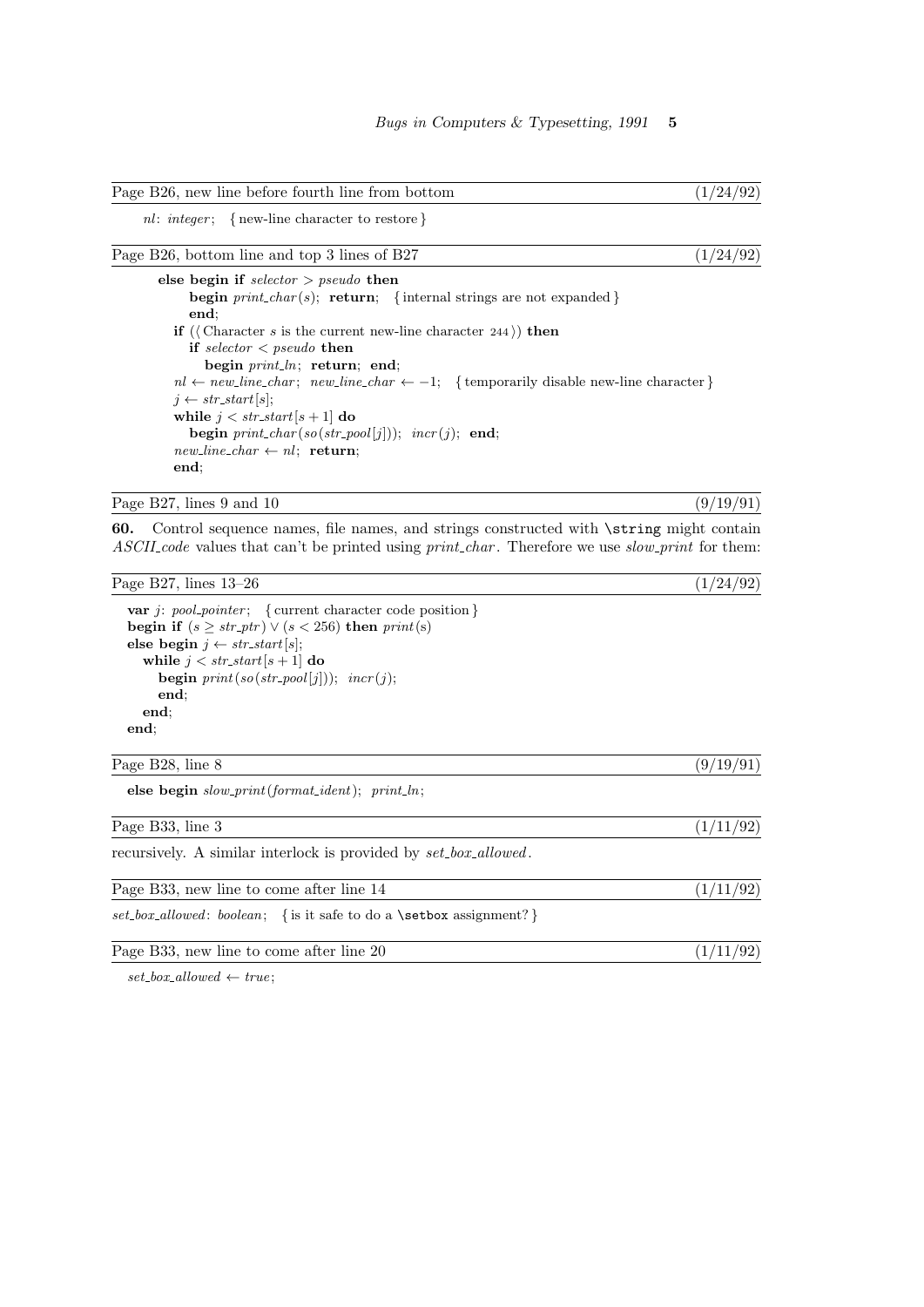| begin $print_n($ "You <sub>u</sub> want <sub>u</sub> to <sub>u</sub> edit <sub>u</sub> file <sub>u</sub> "); $slow\_print(input\_stack base\_ptr]$ .name_field);                                                   |           |
|--------------------------------------------------------------------------------------------------------------------------------------------------------------------------------------------------------------------|-----------|
| Page B46, lines 9 and 10                                                                                                                                                                                           | (5/24/91) |
| arithmetic; see TUGboat 3,1 (March 1982), $10-27$ . (But the routines cited there must be modified<br>to allow negative glue ratios.)                                                                              |           |
| Page B47, lines 2 and 3                                                                                                                                                                                            | (5/24/91) |
| structures on a <i>memory_word</i> , which contains either a (signed) integer, possibly scaled, or a<br>(signed) <i>glue_ratio</i> , or a small number of fields that are one half or one quarter of the size used |           |
| Page B177, lines 10 and 11                                                                                                                                                                                         | (9/19/91) |
| begin print_err("Bad_mathchar");<br>$help2("AUmathcharUnumberUmustUbeUbetweenU0UandU32767.")$                                                                                                                      |           |
| Page B196, new lines after line 11                                                                                                                                                                                 | (1/13/92) |
| <b>if</b> align_state $\langle 1000000 \text{ then } \{$ unmatched '}' aborts the line }<br>begin repeat get_token; until cur_tok = 0;<br>align_state $\leftarrow$ 1000000; goto done;<br>end;                     |           |
| Page B208, line 21                                                                                                                                                                                                 | (9/19/91) |
| <b>begin</b> $slow\_print(a);$ $slow\_print(n);$ $slow\_print(e);$                                                                                                                                                 |           |
| Page B214, line 14                                                                                                                                                                                                 | (9/19/91) |
| <b>begin</b> wlog(banner); slow_print(format_ident); print("\mum"); print_int(day); print_char("\mum");                                                                                                            |           |
| Page B214, line 2 from the bottom                                                                                                                                                                                  | (9/19/91) |
| $print\_char("("");\;incr(open\_parents); \; slow\_print(name); \; update\_terminal; \; state \leftarrow new\_line;$                                                                                               |           |
| Page B234, line 22                                                                                                                                                                                                 | (9/19/91) |
| $print("$ $\text{min\_font\_"'}$ ; slow_print(font_name[f]); print_char("!"); end_diagnostic(false);                                                                                                               |           |
| Page B267, lines 7 and 8                                                                                                                                                                                           | (9/19/91) |
| $print_n$ l("Output <sub>L</sub> written <sub>Ll</sub> on <sub>L</sub> "); $slow\_print(output\_file\_name)$ ;<br>$print("_u("))$ ; $print(int(total_pages); print("_page");$                                      |           |
| Page B296, new lines after line 8 of section 716                                                                                                                                                                   | (1/11/92) |
| if $f < 0$ then                                                                                                                                                                                                    |           |

begin  $decr(n);$   $f \leftarrow f + 2000000;$ end;

Page B36, line 12 (9/19/91)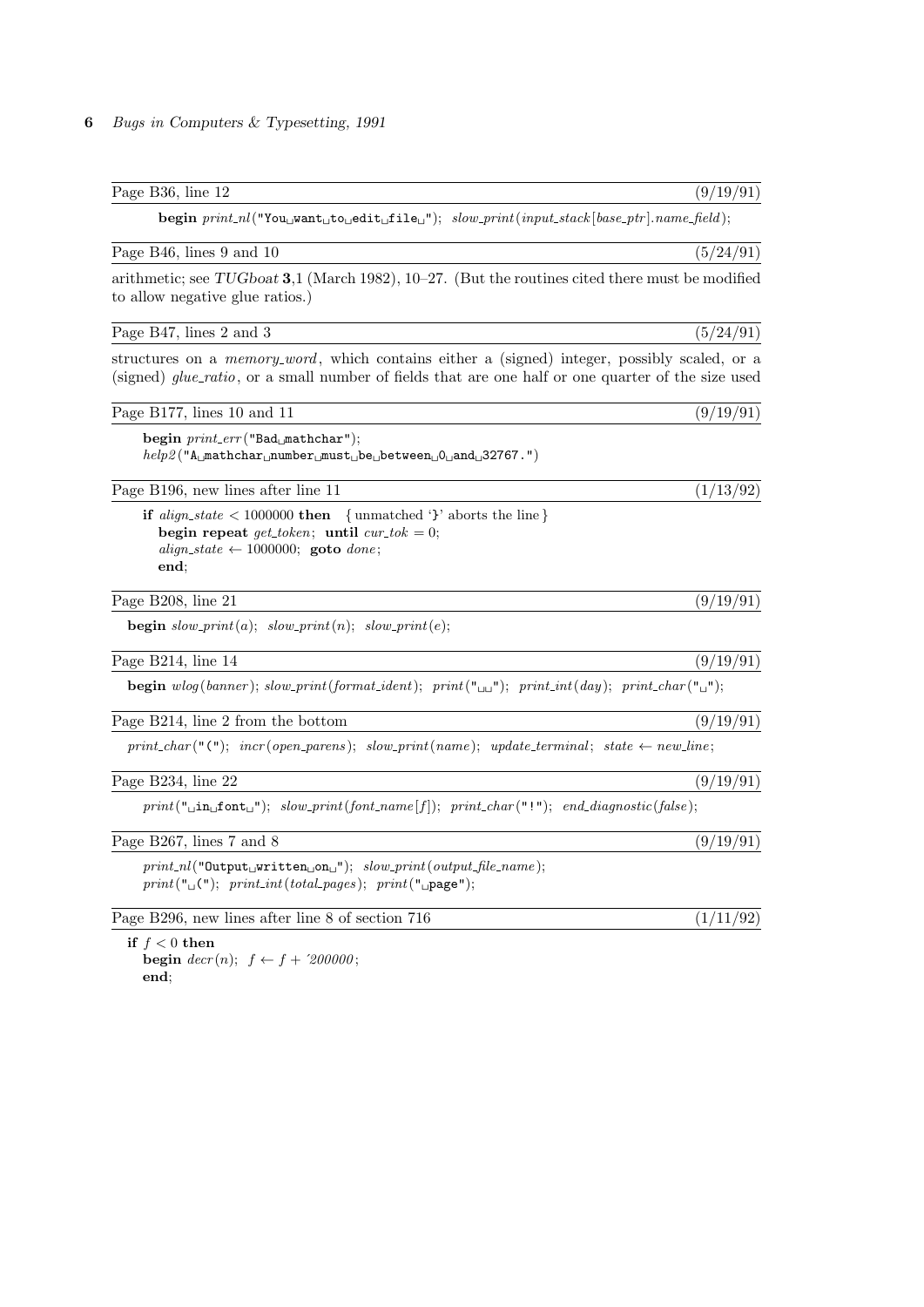| Page B297, new lines after line 7 of section 717                                                                                                                                                | (1/11/92) |
|-------------------------------------------------------------------------------------------------------------------------------------------------------------------------------------------------|-----------|
| if $f < 0$ then<br><b>begin</b> $decr(n);$ $f \leftarrow f + 200000;$<br>end;                                                                                                                   |           |
| Page B348, bottom two lines                                                                                                                                                                     | (1/3/92)  |
| Up to three passes might be made through the paragraph in an attempt to find at least one set<br>of feasible breakpoints. On the first pass, we have threshold = pretolerance and second-pass = |           |
| Page B364, line 20                                                                                                                                                                              | (1/3/92)  |
| The 'loop' in the following code is performed at most thrice per call of <i>line_break</i> , since<br>863.                                                                                      |           |
| Page B377, insert new line after line 12                                                                                                                                                        | (9/19/91) |
| hyf-bchar: halfword; {boundary character after $c_n$ }                                                                                                                                          |           |
| Page B378, line 12 from the bottom                                                                                                                                                              | (9/19/91) |
| $h y f_{\text{b}} \text{c} h a r \leftarrow \text{character}(s); \ \ c \leftarrow \text{q} \text{o} (\text{h} \text{y} \text{f}_{\text{b}} \text{c} \text{h} \text{a} r);$                      |           |
| Page B378, line 9 from the bottom                                                                                                                                                               | (1/10/92) |
| $hb \leftarrow s; \; \; \textit{incr}(hn); \; \; hu[hn] \leftarrow c; \; \; hc[hn] \leftarrow lc\_code(c); \; \; hyf\_bchar \leftarrow non\_char;$                                              |           |
| Page B378, line 5 from the bottom                                                                                                                                                               | (9/19/91) |
| else if $(type(s) = kern-node) \wedge (subtype(s) = normal)$ then $hb \leftarrow s$<br>else goto $done3$ ;                                                                                      |           |
| Page B379, line 6                                                                                                                                                                               | (9/19/91) |
| $j \leftarrow hn; q \leftarrow lig\_ptr(s);$ if $q > null$ then $hyf\_bchar \leftarrow character(q);$                                                                                           |           |
| Page B379, new line between lines 14 and 15                                                                                                                                                     | (1/10/92) |
| if $odd(subtype(s))$ then $hyf\text{-}bchar \leftarrow font\text{-}bchar[hf]$ else $hyf\text{-}bchar \leftarrow non\text{-}char;$                                                               |           |
| Page B379, line 19                                                                                                                                                                              | (9/19/91) |
| if $hn < l_h yf + r_h yf$ then goto $donel$ ;<br>{ <i>l_hyf</i> and <i>r_hyf</i> are always $\geq 1$ }                                                                                          |           |
| Page B380, lines $9-11$ from the bottom reduce to a single line                                                                                                                                 | (1/10/92) |
|                                                                                                                                                                                                 |           |

 $q \leftarrow link(hb); \quad link(hb) \leftarrow null; \quad r \leftarrow link(ha); \quad link(ha) \leftarrow null; \quad bchar \leftarrow hyf\_{}bchar;$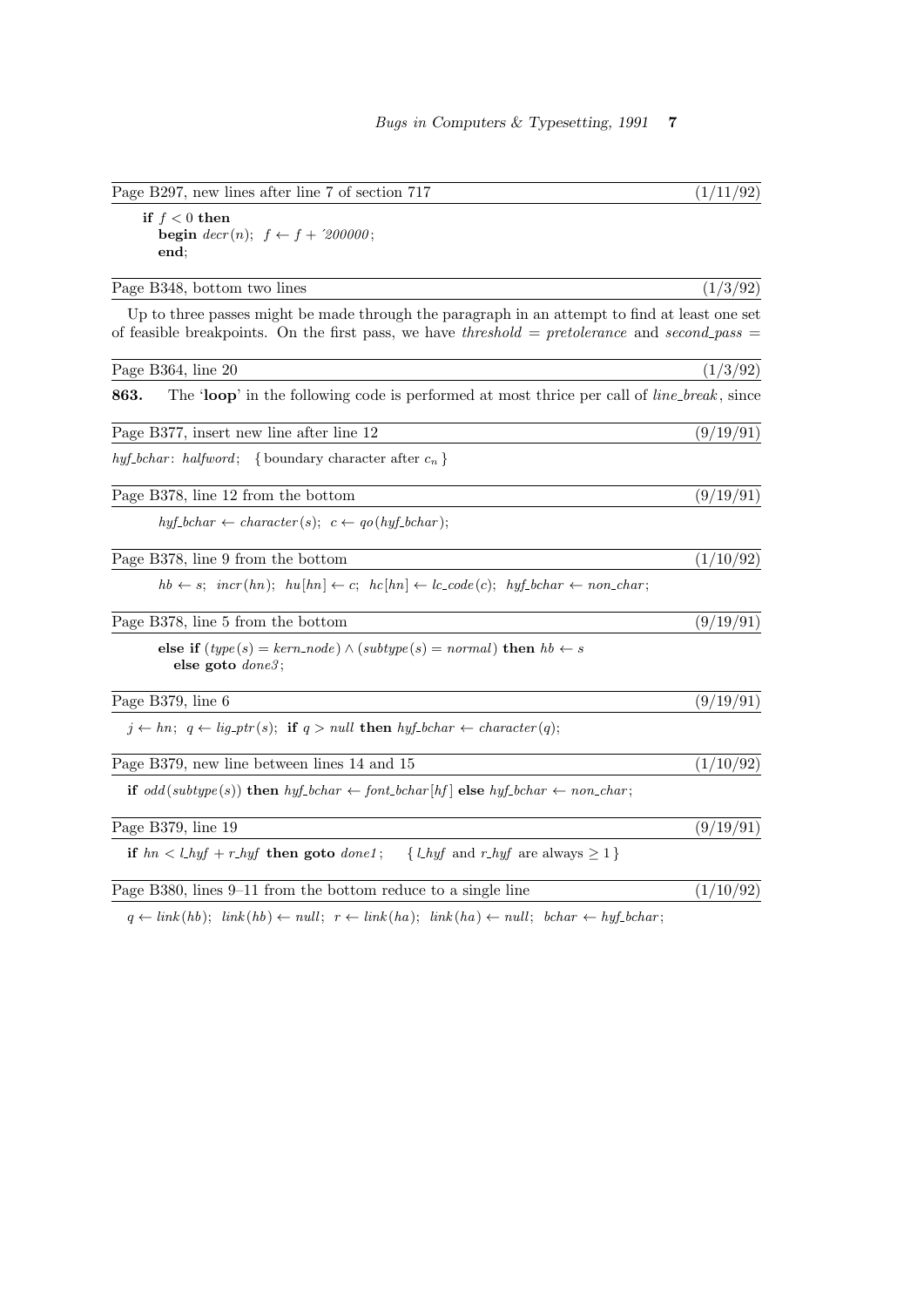| Page B436, lines 9 and 10 | (3/15/92) |
|---------------------------|-----------|
|                           |           |

 $cur_r = \begin{cases} character(lig\_stack), & \text{if } lig\_stack > null; \\ \text{for } t \text{ belongs to } s \text{ and } \text{otherwise.} \end{cases}$  $font\_behavior[cur\_font], \text{ otherwise};$ 

except when  $character(lig\_stack) = font\_false\_bchar[cur\_font]$ . Several additional global variables are needed.

| Page B438, line 13 from the bottom                                 | (3/15/92) |
|--------------------------------------------------------------------|-----------|
| $cur_q \leftarrow tail; \ cur_l \leftarrow character(lig\_stack);$ |           |

Page B507, line 6 of section 1241  $(1/11/92)$ 

scan\_optional\_equals;

if set\_box\_allowed then  $scan\_box(box\_flag + n)$ else begin  $print_error("Improper<sub>u</sub>");$   $print\_esc("setbox");$  $help2("Sarry, \cup \setlength{\smallsetminus} a\_ \setlength{\smallsetminus} a\_ \setlength{\smallsetminus} a\_ \setlength{\smallsetminus} a\_ \setlength{\smallsetminus} a\_ \setlength{\smallsetminus} a\_ \setlength{\smallsetminus} a\_ \setlength{\smallsetminus} a\_ \setlength{\smallsetminus} a\_ \setlength{\smallsetminus} a\_ \setlength{\smallsetminus} a\_ \setlength{\smallsetminus} a\_ \setlength{\smallsetminus} a\_ \setlength{\smallsetminus} a\_ \setlength{\smallsetminus} a\_ \setlength{\smallsetminus} a\_ \setlength{\smallsetminus} a\_ \setlength{\smallsetminus} a\_ \setlength{\smallsetminus} a\_ \setlength{\smallsetminus} a\_ \setlength{\smallsetminus} a\_ \set$  $("or<sub>u</sub> between<sub>u</sub>\accent<sub>u</sub> and <sub>u</sub> arecented<sub>u</sub> character."); error;$ end;

Page B511, new line inserted after line 3  $(1/24/92)$ 

 $flushable\_string: str_number; \{ string not yet referenced\}$ 

| Page B512, new line inserted after line 3 of section 1260 | (1/24/92) |
|-----------------------------------------------------------|-----------|
|                                                           |           |

 $fushable\_string \leftarrow str\_ptr-1;$ 

Page B512, the former line 6 of section 1260  $(1/24/92)$ 

begin if  $cur_name = flushable\_string$  then begin flush\_string;  $cur_name \leftarrow font_name[f];$  end; if  $s > 0$  then

Page B512, line 10 from the bottom (9/19/91)

 $setfont: begin \ print("select\_\font{font...}\"); \ slow\_\nprint(font_name[chr\_code]);$ 

| Page B514, line 9                                                                          | (1/11/92) |
|--------------------------------------------------------------------------------------------|-----------|
| $set\_box\_allowed \leftarrow false;$ prefixed_command; set_box_allowed $\leftarrow true;$ |           |
| Page B515, line 19                                                                         | (9/19/91) |
| $slow\text{-}print(s); \text{ update\_terminal};$                                          |           |
| Page B516, line 2                                                                          | (9/19/91) |

begin  $print_error("")$ ; slow\_print(s);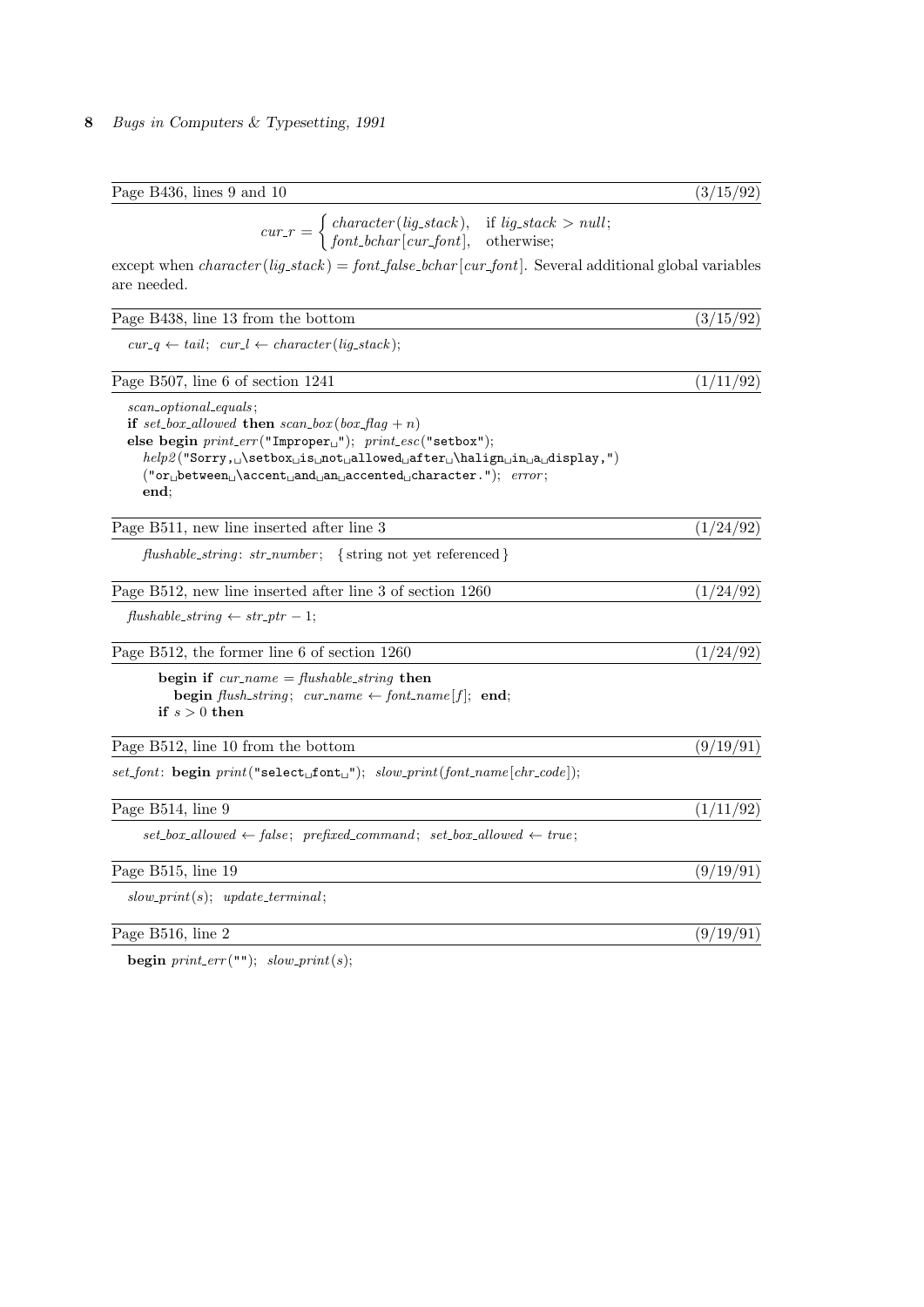| Page B531, lines 19 and 20                                                                                                                                                                                   | (9/19/91)  |
|--------------------------------------------------------------------------------------------------------------------------------------------------------------------------------------------------------------|------------|
| $print\_nl$ ("Beginning $_{\sqcup}$ to $_{\sqcup}$ dump $_{\sqcup}$ on $_{\sqcup}$ file $_{\sqcup}$ "; slow_print(w_make_name_string(fmt_file)); flush_string;<br>$print\_nl("")$ ; slow_print(format_ident) |            |
| Page B533, line 29                                                                                                                                                                                           | (9/19/91)  |
| begin $print_n($ "Transcript <sub>u</sub> written <sub>u</sub> on <sub>u</sub> "); $slow\_print(log_name)$ ; $print\_char(" . ");$                                                                           |            |
| Page B538, line 13                                                                                                                                                                                           | (9/19/91)  |
| 10: $slow\text{-}print(n);$                                                                                                                                                                                  |            |
| Page B577, left column                                                                                                                                                                                       | (12/23/91) |
| [Add 798 to the index entries for 'system dependencies'.]                                                                                                                                                    |            |
| Page C262, line 15                                                                                                                                                                                           | (3/26/91)  |
| string base_name, base_version; base_name="plain"; base_version="2.7";                                                                                                                                       |            |
| Page C271, line 17 from the bottom                                                                                                                                                                           | (3/26/91)  |
| currentpen_path shifted (z.t_) withpen penspeck enddef;                                                                                                                                                      |            |
| Page C347, Bront" e entry                                                                                                                                                                                    | (1/29/91)  |
| The accent was clobbered; her name should, of course, be Brontë. Fix the entries for Dürer,<br>Möbius, and Stravinsky in the same way.]                                                                      |            |
| Page C348, left column                                                                                                                                                                                       | (1/11/92)  |
| compound statement, 155, 217.                                                                                                                                                                                |            |
| Page C353, right column                                                                                                                                                                                      | (1/11/92)  |
| *numeric, 55, 56, 65, 88.                                                                                                                                                                                    |            |
| Page C354, miscellaneous entries in both columns                                                                                                                                                             | (1/11/92)  |
| *openwindow, $191-193$ , 220, 277, 312-313.<br>*or, 65, $\overline{170}$ , 210, 237, 288–289.<br>*pair, $55, 56, 65$ .<br>*path, 55, 56, 171.<br>*pen, 55, 56, 65, 170.<br>*picture, 55, 56, $114$ .         |            |
| Page C356, right column                                                                                                                                                                                      | (1/11/92)  |
| *string, $55, 56, 69$ .                                                                                                                                                                                      |            |
| Page C357, right column                                                                                                                                                                                      | (1/11/92)  |
| *transform, 55, 56, 57, 141-143, 160, 266.                                                                                                                                                                   |            |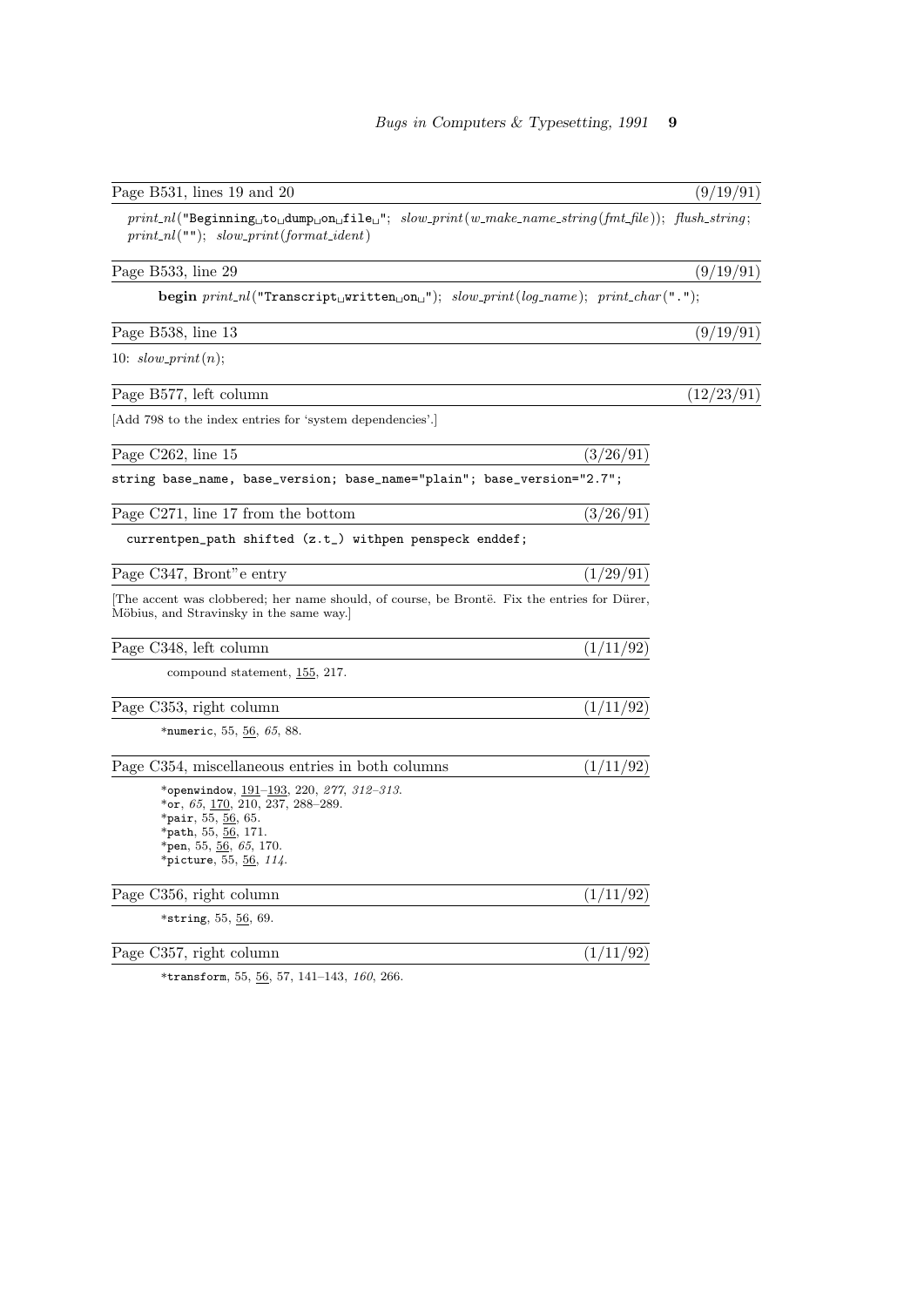Page D2, last line of section 2  $(1/24/92)$ define  $banner$  ≡  $This$  is METAFONT, Version 2.71 $\cdot$  { printed when METAFONT starts } Page D102, line 15 from the bottom  $(11/1/91)$ Then  $eq_{\text{t}}(h(x)) = \text{t}aq_{\text{t}}\omega$  and  $\text{e}(\text{q}(\textit{h}(x)) = p$ , where p is a two-word value node with Page D188, lines 16 and 17 (1/24/92) errors. Our subroutines also obey the identity  $t[a, b] + t[b, a] = a + b$ . Page D190, new copy before bottom four lines (1/24/92) if  $x\text{-}coord(r) < x\text{-}coord(pp)$  then  $x\text{-}coord(r) \leftarrow x\text{-}coord(pp)$ else if  $x$ -coord $(r) > dest_x$  then  $x$ -coord $(r) \leftarrow dest_x$ ; if  $left_x(r) > x\text{-}coord(r)$  then begin left  $x(r) \leftarrow x\text{.coord}(r)$ ; if  $\text{right}\text{.}(pp) > x\text{.coord}(r)$  then  $\text{right}\text{.}(pp) \leftarrow x\text{.coord}(r)$ ; end; if  $right_x(r) < x$  coord  $(r)$  then begin  $right_x(r) \leftarrow x\text{-}coord(r)$ ; if  $left_x(qq) < x\text{-}coord(r)$  then  $left_x(qq) \leftarrow x\text{-}coord(r)$ ; end; Page D191, new copy before bottom two lines of section 416 (1/24/92) if  $x\text{-}coord(s) < x\text{-}coord(r)$  then  $x\text{-}coord(s) \leftarrow x\text{-}coord(r)$ else if  $x\text{-}coord(s) > dest\text{-}x$  then  $x\text{-}coord(s) \leftarrow dest\text{-}x$ ;

if  $left(x(s) > x\text{-}coord(s)$  then begin  $left(x(s) \leftarrow x\text{--}coord(s);$  if  $rightx(r) > x\text{--}coord(s)$  then  $rightx(r) \leftarrow x\text{--}coord(s);$  end; if  $right_x(s) < x$  coord  $(s)$  then begin  $right_x(s) \leftarrow x\text{-}coord(s);$  if  $left_x(qq) < x\text{-}coord(s)$  then  $left_x(qq) \leftarrow x\text{-}coord(s);$  end;

Page D194, lines 4 and 5  $(1/24/92)$ 

[Delete those two lines; I no longer believe that the assertion has been proved (although it might be true).]

Page D194, lines  $7-13$  of section  $424$  (1/24/92)

if  $y\text{-}coord(r) < y\text{-}coord(p)$  then  $y\text{-}coord(r) \leftarrow y\text{-}coord(p)$ else if  $y\text{-}coord(r) > dest\text{-}y$  then  $y\text{-}coord(r) \leftarrow dest\text{-}y$ ; if  $x\text{-}coord(p) + y\text{-}coord(r) > dest\text{-}x + dest\text{-}y$  then  $y\text{-}coord(r) \leftarrow dest\text{-}x + dest\text{-}y - x\text{-}coord(p);$ if  $left_y(r) > y\_{coord}(r)$  then begin left  $y(r) \leftarrow y\text{-}coord(r)$ ; if right  $y(p) > y\text{-}coord(r)$  then right  $y(p) \leftarrow y\text{-}coord(r)$ ; end; if  $right_y(r) < y\_{coord}(r)$  then begin  $right_y(r) \leftarrow y\text{-}coord(r)$ ; if  $left_y(q) \leftarrow y\text{-}coord(r)$  then  $left_y(q) \leftarrow y\text{-}coord(r)$ ; end;

Page D194, lines  $8-11$  from the bottom  $(1/24/92)$ 

if  $right_y(r) < y\text{-}coord(r)$  then begin  $right_y(r) \leftarrow y\text{-}coord(r)$ ; if  $left_y(q) \leftarrow y\text{-}coord(r)$  then  $left_y(q) \leftarrow y\text{-}coord(r)$ ; end;